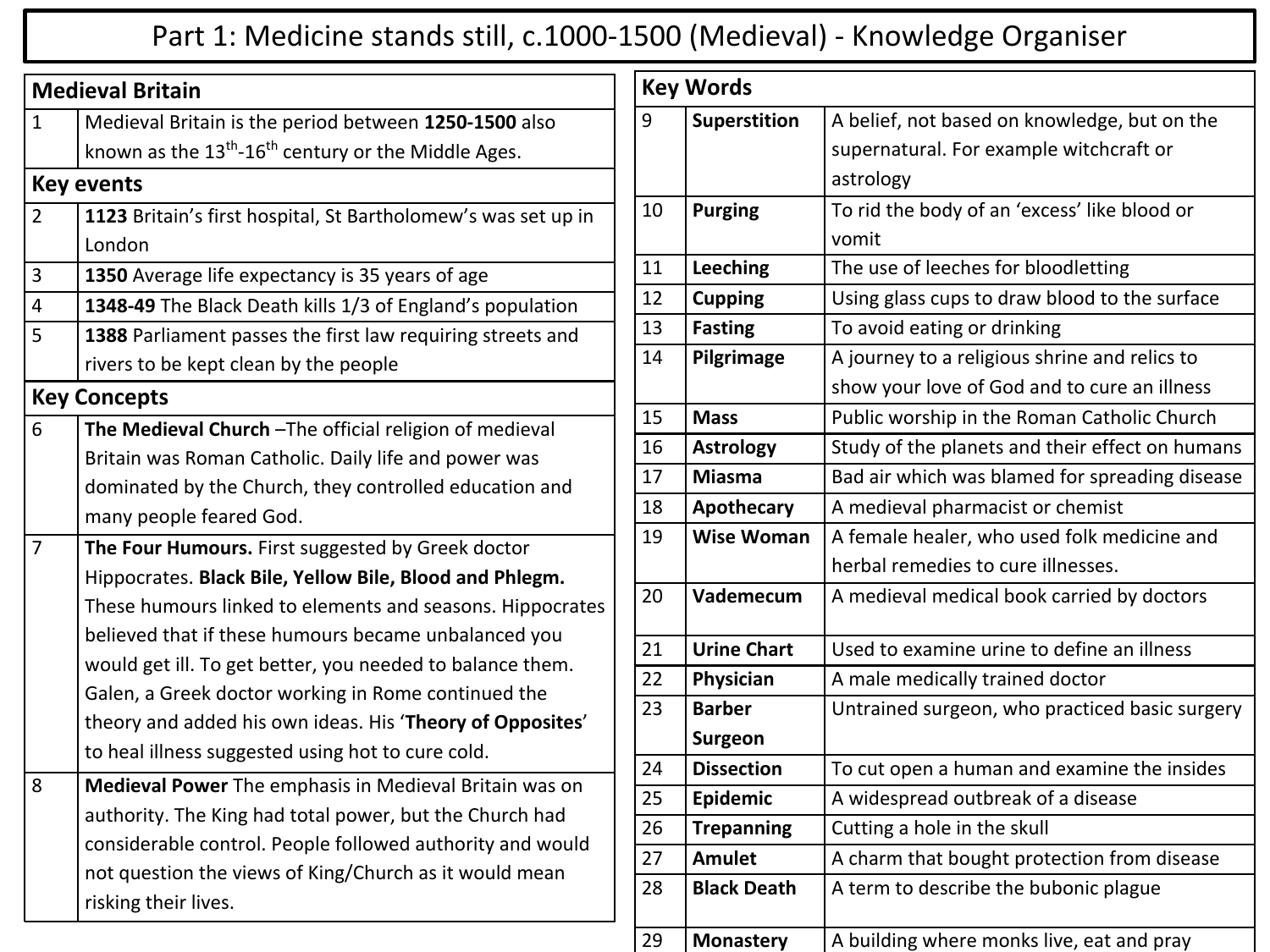## Part 2: The beginnings of change, 1500-1800 (Early Modern Era) - Knowledge Organiser

| <b>Renaissance England</b> |                                                                        |  |  |
|----------------------------|------------------------------------------------------------------------|--|--|
| $\mathbf{1}$               | The Renaissance was the period between 1500-1700 in                    |  |  |
|                            | England. Art and Science were growing in importance.                   |  |  |
|                            | <b>Key events</b>                                                      |  |  |
| $\overline{2}$             | 1543 - Vesalius published The Fabric of the Human Body. It             |  |  |
|                            | showed how the human body worked.                                      |  |  |
| 3                          | 1565 - the first dissection was carried out in Cambridge               |  |  |
| $\overline{4}$             | 1628 Harvey published his book An Anatomical Account of                |  |  |
|                            | the Motion of the Heart and Blood which showed blood                   |  |  |
|                            | moving around the body                                                 |  |  |
| 5                          | 1645 - The first meeting of the Royal Society                          |  |  |
| 6                          | 1665 The Great Plague in London. 100,000 died                          |  |  |
| <b>Key Concepts</b>        |                                                                        |  |  |
| 7                          | The King $-$ Despite some scientific developments, people              |  |  |
|                            | still believed that the King could cure diseases such as               |  |  |
|                            | scrofula (a skin disease). Being touched by the King was as            |  |  |
|                            | close as you could get to being touched by God.                        |  |  |
| 8                          | Renaissance - this was a time of change (re-birth) when                |  |  |
|                            | people became interested in all things Greek and Roman.                |  |  |
|                            | Printing was developed so that books could be published                |  |  |
|                            | (e.g. Galen, Vesalius). People realised the Greeks had loved           |  |  |
|                            | enquiry - asking questions and challenging old ideas. They             |  |  |
|                            | started to do the same $-e.g.$ challenging Galen's theories            |  |  |
| 9                          | <b>Evidence</b> – rather than believing $\&$ accepting old ideas (e.g. |  |  |
|                            | The Four Humours) without question, scientists and doctors             |  |  |
|                            | were more willing to experiment (e.g. dissecting bodies) to            |  |  |
|                            | make scientific discoveries. People started to look to                 |  |  |
|                            | evidence over tradition.                                               |  |  |

|    | <b>Key Words</b>      |                                                  |  |
|----|-----------------------|--------------------------------------------------|--|
| 10 | Continuity            | Things or ideas that stayed the same over time   |  |
| 11 | London                | A medicine that was solve to cure the Plague. It |  |
|    | <b>Treacle</b>        | contained herbs, spices, honey and opium         |  |
| 12 | <b>Autopsy</b>        | Dissecting a body after someone has died to      |  |
|    |                       | establish cause of death                         |  |
| 13 | <b>Diagnosing</b>     | Finding out what disease someone has by e.g.     |  |
|    |                       | taking their pulse and observing the patient     |  |
| 14 | <b>Royal Society</b>  | A group of people interested in science who      |  |
|    |                       | met weekly. They had a laboratory with           |  |
|    |                       | microscopes. King Charles II was a patron.       |  |
| 15 | Anatomy               | The study of the human body and how it works     |  |
| 16 | Physiology            | The workings of the body                         |  |
| 17 | <b>Microscope</b>     | A new invention that allowed things to be        |  |
|    |                       | magnified                                        |  |
| 18 | <b>Thermometer</b>    | A new invention that allowed someone's           |  |
|    |                       | temperature to be taken                          |  |
| 19 | <b>Mortality Bill</b> | A document in each parish which recorded who     |  |
|    |                       | had died and what had killed them.               |  |
| 20 | <b>Pesthouse</b>      | A hospital for people suffering from infectious  |  |
|    |                       | diseases, e.g the Plague.                        |  |
| 21 | <b>Printing</b>       | The process of creating a book. This was         |  |
|    |                       | developed during the Renaissance                 |  |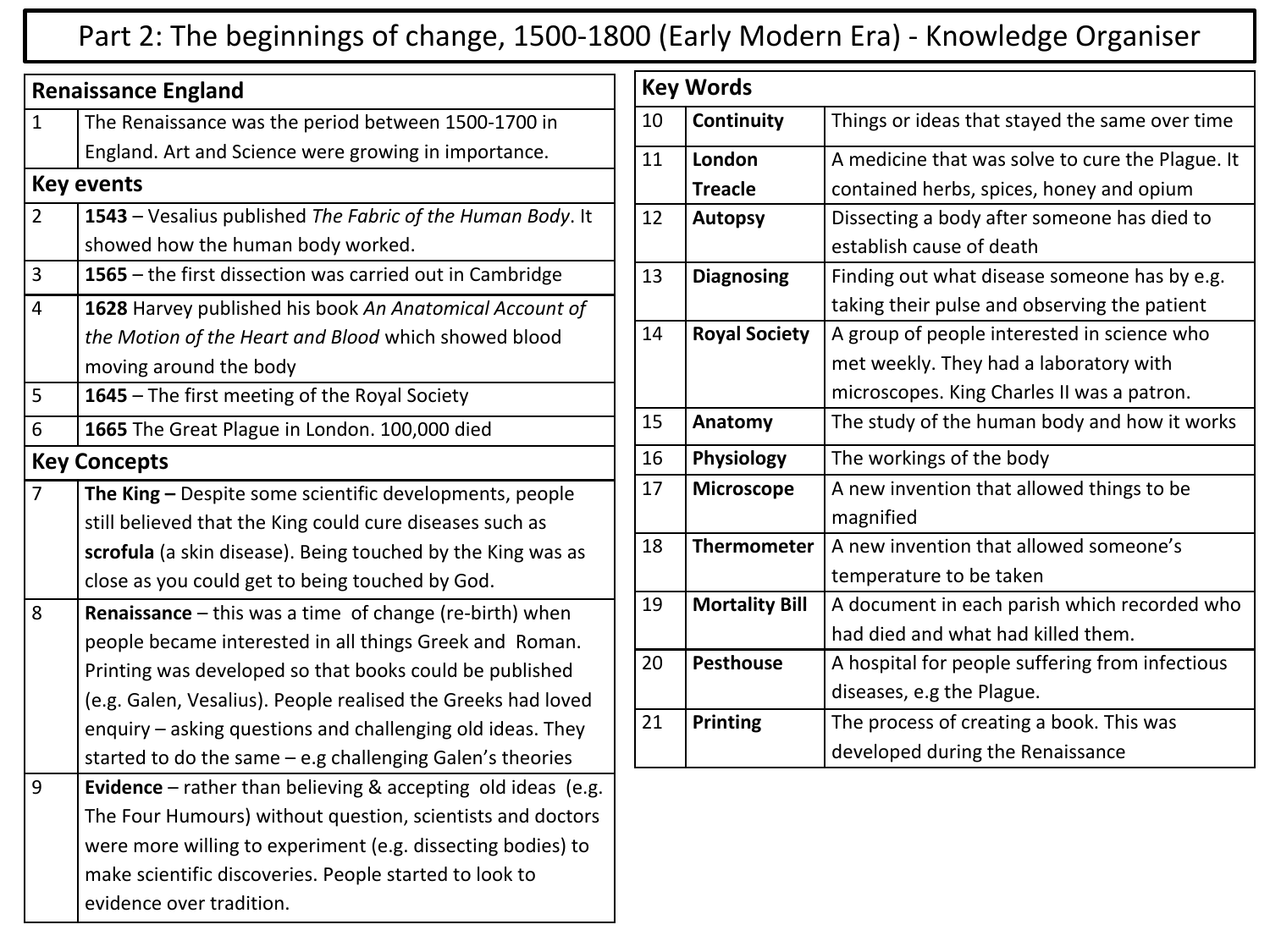## Part 3: A revolution in medicine, 1800-1900 (Industrial Era) - Knowledge Organiser

|                | 19 <sup>th</sup> century Britain (and the last few years of 18th)                                                                                                                                                                |  |  |
|----------------|----------------------------------------------------------------------------------------------------------------------------------------------------------------------------------------------------------------------------------|--|--|
| $\mathbf{1}$   | This was a time of breakthroughs in medicine in England.                                                                                                                                                                         |  |  |
|                | There were many scientific discoveries but also many Public                                                                                                                                                                      |  |  |
|                | Health problems.                                                                                                                                                                                                                 |  |  |
|                | <b>Key events</b>                                                                                                                                                                                                                |  |  |
| $\overline{2}$ | 1798 - Edward Jenner developed the first vaccine for<br>Smallpox                                                                                                                                                                 |  |  |
| 3              | 1847 - James Simpson developed chloroform as an<br>anaesthetic                                                                                                                                                                   |  |  |
| 4              | 1854 - John Snow's maps proved the source of cholera                                                                                                                                                                             |  |  |
| 5              | 1861 - Louis Pasteur's germ theory was published                                                                                                                                                                                 |  |  |
| 6              | 1867- Lister used antiseptic to prevent infection                                                                                                                                                                                |  |  |
| 7              | 1875 - The Public Health Act. Local councils had to provide<br>sewers, drainage and fresh water as well as medical officers                                                                                                      |  |  |
| 8              | 1882 Robert Koch identified bacteria that caused specific<br>diseases                                                                                                                                                            |  |  |
|                | <b>Key Concepts</b>                                                                                                                                                                                                              |  |  |
| 9              | Nursing - Nurses are responsible for the care of patients in<br>hospital. Before 1800, hospitals were dangerous places<br>where death was very likely. The development of nursing<br>changed that.                               |  |  |
| 10             | <b>Breakthrough <math>-</math></b> a scientific discovery that dramatically alters<br>the way people understood disease $-e.g.$ the discovery of<br>bacteria. This then helps the problem to be solved.                          |  |  |
| 11             | <b>Public Health - when the government takes measures to</b><br>prevent diseases spreading and to help the population<br>become healthier. The government increasingly took on this<br>role after the development of germ theory |  |  |

|    | <b>Key Words</b>   |                                                    |  |
|----|--------------------|----------------------------------------------------|--|
| 12 | Vaccine            | The injection into the body of killed or weakened  |  |
|    |                    | organisms to give the body resistance against      |  |
|    |                    | disease                                            |  |
| 13 | <b>Smallpox</b>    | A dangerous disease causing fever that was         |  |
|    |                    | beaten by vaccination                              |  |
| 14 | Anaesthetic        | Drugs given to make someone unconscious before     |  |
|    |                    | or after surgery                                   |  |
| 15 | <b>Infection</b>   | The formation of disease causing germs             |  |
| 16 | Cholera            | A bacterial infection caused by drinking water     |  |
| 17 | <b>Germ Theory</b> | The theory that germs cause disease                |  |
| 18 | <b>Antiseptic</b>  | Chemicals used to destroy bacteria and prevent     |  |
|    |                    | infection                                          |  |
| 19 | <b>Medical</b>     | A person appointed to look after the public health |  |
|    | <b>Officer</b>     | of an area                                         |  |
| 20 | Contagion          | The passing of disease from one person to another  |  |
| 21 | Epidemic           | A widespread outbreak of a disease                 |  |
| 22 | <b>Sanitation</b>  | Providing disposal of human waste and dispensing   |  |
|    |                    | clean water to improve public health               |  |
| 23 | <b>Workhouses</b>  | Accommodation for poor people who could not        |  |
|    |                    | afford to pay for rent and food.                   |  |
| 24 | <b>Dispensary</b>  | A place where medicines are given out              |  |
| 25 | <b>Voluntary</b>   | Hospitals supported by charitable donations        |  |
|    | hospital           |                                                    |  |
| 26 | Chloroform         | A liquid whose vapour acts as an anaesthetic and   |  |
|    |                    | produces unconsciousness                           |  |
| 27 | <b>Industrial</b>  | A period of British history when industries (e.g.  |  |
|    | <b>Revolution</b>  | coal, steel) transformed society                   |  |